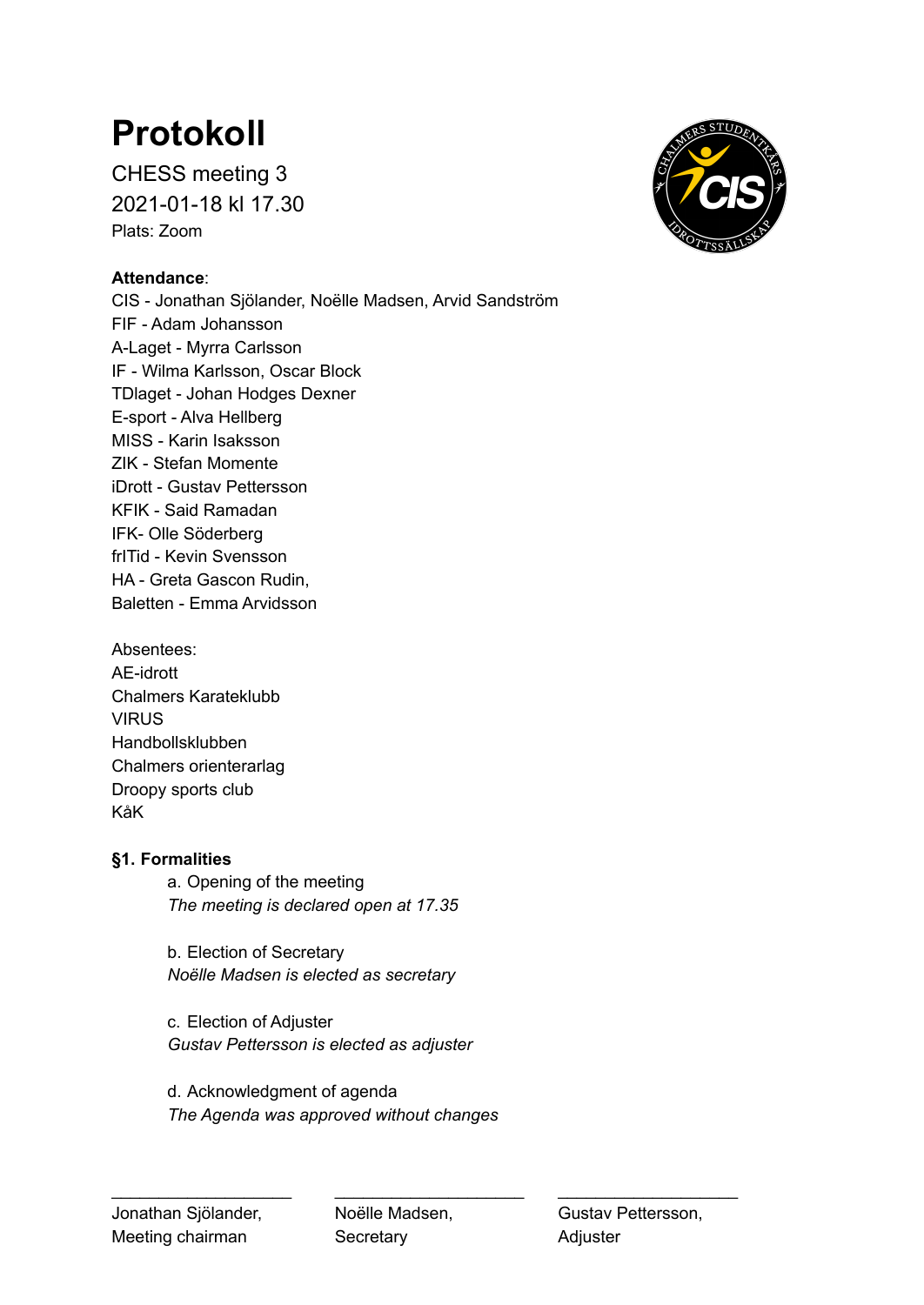### **§2. Motionshallen**

a. Next semester.

*Hall slots are unchanged for this semester due to that the overwhelming majority are satisfied.*

#### b. KåK & HA, messages about motionshallen

*HA informs that it's maximum of 8 people in the gym hall, Scania, group rooms.Signs outside each room will be placed 19th January.*

d. Full size exercise hall with the student union Council.

*Discussion and thoughts on full size hall:*

- *- ZIK - Full size hall would make it easier to engage more people in activities. Some sports can't even be conducted in the current one, such as basketball.*
- *- KFIK - we have one more program now, lots of people. Could have more people playing at the same time, no waiting.*
- *- iDrott -have questions regarding financing of a full size hal. Chairperson Jonathan says that the union has funds but the challenge is to find available space at a campus location.*
- *- Next step is to have the council decide if this is the course ahead.*

### **§4. Presentation of each section**

- a. How are the activities going?
	- *iDrott wonders if any have held digital/distance activities-*
	- *- FIF has held dance courses as well as a Christmas calendar. Online tournament with games, very popular. It was also live streamed. Made us reach out to others than we normally would.*
	- *- ZIK - once a week before X´Christmas, yoga, circuit training, tabata. Hard to attract people. We held a competition and it attracted a bit more.*
	- *- IF has a step challenge with prizes. Also initiative at Musikhjälpen with running challenge.*
	- *- CIS - we canceled all actiities except padels series since it's not an open event. Series could be an option since it does not gather large groups.*
	- *- IFK - focused a lot on SoMe, trying to build a community. On Wednesdays we had a workout we recommended. Lots of Instagram.*
- b. What are your plans under current recommendations from RF and FHM? *New pandemic law since 10th Jan. Current recommendations are in place at RF ,so we are looking into the union's recommendations at the moment.We will try to look at the bigger picture and not try to find loopholes, to contribute to help the spread of infection.*
- c. Recommendation from the management team
- d. Past events and upcoming events CM in virtual training *Current standings are presented*

\_\_\_\_\_\_\_\_\_\_\_\_\_\_\_\_\_\_\_ \_\_\_\_\_\_\_\_\_\_\_\_\_\_\_\_\_\_\_\_ \_\_\_\_\_\_\_\_\_\_\_\_\_\_\_\_\_\_\_